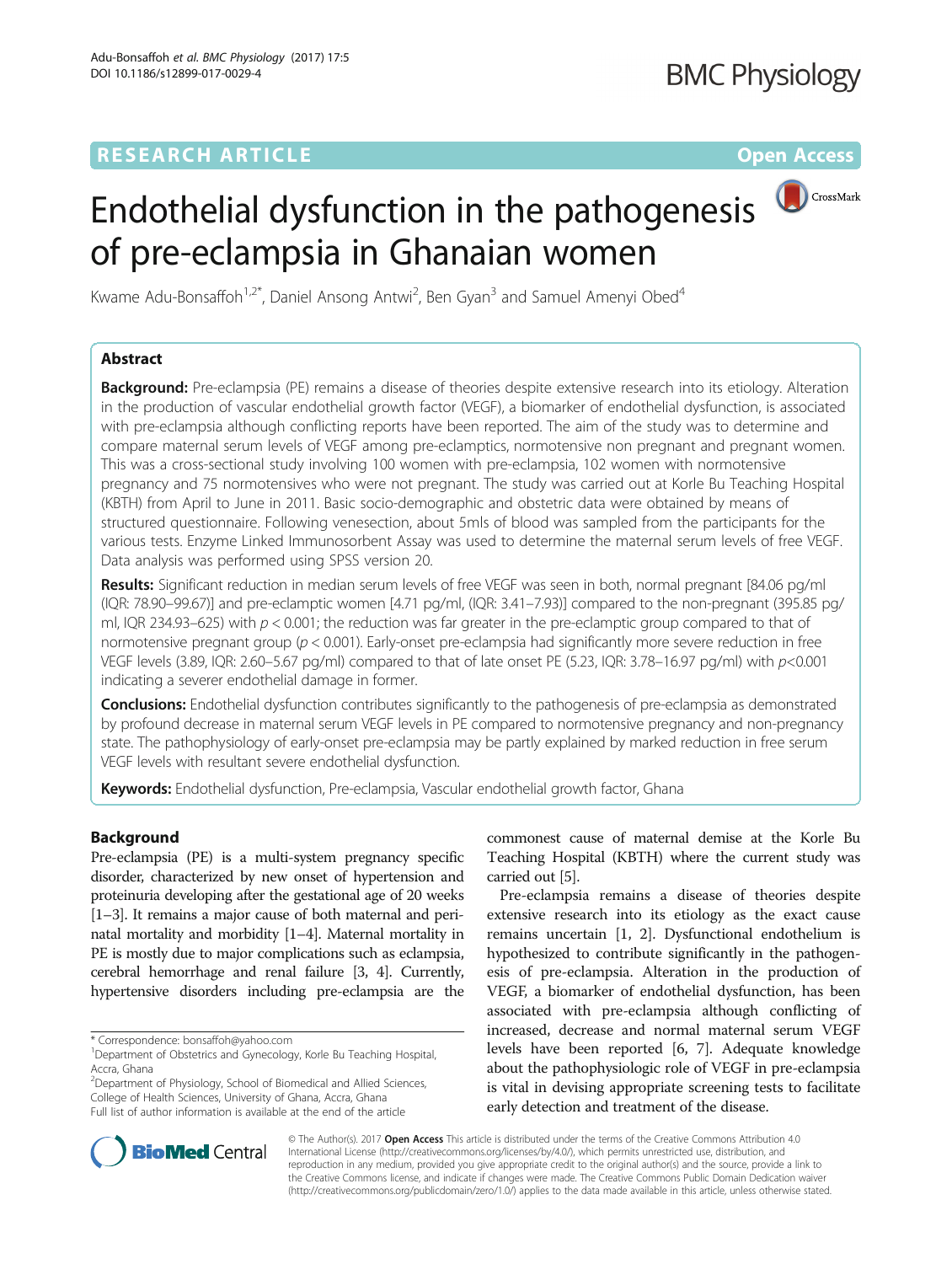Pre-eclampsia is hypothesized to be associated with alterations in maternal plasma concentrations of vascular endothelial growth factor (VEGF), and other related growth factors and their receptors. VEGF has been implicated in pre-eclampsia because it contributes significantly to physiological vasculogenesis and vascular permeability [[7\]](#page-7-0). VEGF is known to stimulate the production of nitric oxide which is a potent vasodilator associated with gestational vasodilation characteristic of normal pregnancies. In addition, there is genetic evidence from VEGF conditional knockout mice that interference with VEGF signaling in the kidneys leads to clinical features of PE such as proteinuria and glomerular endotheliosis [\[8\]](#page-7-0). The major important attributes of VEGF include stimulation of angiogenesis and promotion vasodilation by stimulating the production of nitric oxide and prostacyclin which are important signaling molecules [[7, 8](#page-7-0)].

In Ghana and most parts of Africa, there is limited data regarding the contribution of VEGF to the pathophysiology of PE indicating a significant gap in knowledge in our indigenous setting. This study aimed at determining whether or not endothelial dysfunction has a significant contribution in the pathogenesis of preeclampsia by comparing maternal serum levels of free VEGF in normotensive non-pregnant, normotensive pregnant and pre-eclamptic women.

# **Methods**

This was a cross-sectional study conducted at the Department of Obstetrics and Gynecology of the KBTH in Accra from April to June, 2011. Korle Bu Teaching Hospital is a tertiary centre and the biggest teaching hospital in Ghana with a total bed capacity of 1600 with about 12,000 deliveries per year. It is a training institution for the College of Health Sciences of the University of Ghana. Antenatal care is offered on a daily basis from Monday to Friday at KBTH and pregnant women are usually seen after every four weeks until 28 weeks, fortnightly until 36 weeks and then weekly till delivery.

The study protocol was approved by the Ethical and Protocol Review Committee of the School of Medicine and Dentistry, of the University of Ghana. All the study participants provided informed consent. Study participants who could not give informed consent were excluded from the study and the informed consent was not obtained from next of kins, caretakers or guardians. In this study, pre-eclampsia was defined as new onset of hypertension (systolic blood pressure of 140 mm Hg or more and/or diastolic blood pressure of 90 mm Hg or more) and proteinuria after the gestational age of 20 weeks [[3\]](#page-7-0). Early- and late-onset pre-eclampsia were defined as PE that develops before and at or after gestational age of 34 weeks respectively [\[9, 10](#page-7-0)]. Mild and severe pre-eclampsia were defined as maternal systolic blood pressure of 160 mm Hg or more and/or diastolic blood pressure of 110 mm Hg or more on two occasions at least 6 h apart [[3\]](#page-7-0). Proteinuria was determined using the semi-quantitative dipstick testing and significant proteinuria was defined as the presence of urine proteins of 1+ or more corresponding to 0.3 g or more of protein in a 24-h urine specimen [[3](#page-7-0)].

The detailed methodology has been published elsewhere [[11](#page-7-0)]. Briefly, the study participants were recruited using systematic random sampling. Structured questionnaire was used to collect data on basic demographic and obstetric characteristics of the study participants (Table [1](#page-2-0)). Other necessary data about the participants such as blood pressure at diagnosis and delivery, birth weights of the babies and gestational ages at delivery were retrieved from the medical records. The study participants were given identification numbers recorded in a log book which was kept securely during the study period. All the data obtained were also kept securely and the study participants were identified only by the study identification number and not by their names.

### Blood sampling

Venous blood samples were taken from the antecubital fossae of the study participant for study purposes after application of a tourniquet. Blood samples were obtained upon presentation from all patients and controls. In preeclamptic patients, the blood samples were obtained at the time of diagnosis prior to the commencement of any antihypertensive treatment including the use of magnesium sulphate. In the normotensive non pregnant women, the blood samples were collected in during the follicular phase of the menstrual cycle and were uniform for all such participants. Non pregnant women who had chronic medical conditions such as hypertension, sickle cell disease, asthma, cardiac disease and those on any hormonal medications such as contraceptives were excluded from the study. The blood samples were collected into plain sterile test tubes and no inhibitors were added to samples at the time of collection. The blood sample was centrifuged for 15 min at 1000  $\times$  g within one hour of collection and the serum was stored in a fridge at −80 °C before the laboratory assays were carried out. Repeated freeze-thaw cycles were avoided.

## Measurement of VEGF levels

Human VEGF ELISA test kit (Quantikine, USA) was used to determine serum levels of VEGF. The VEGF assay was carried out strictly according to the instructions of the manufacturers. Recombinant human VEGF standard in a 2-fold serial dilution from 3000 pg/ml to 31.25 pg/ml using 1.0 mL of calibrator diluent RD6U was employed. 100uL of standard, control and serum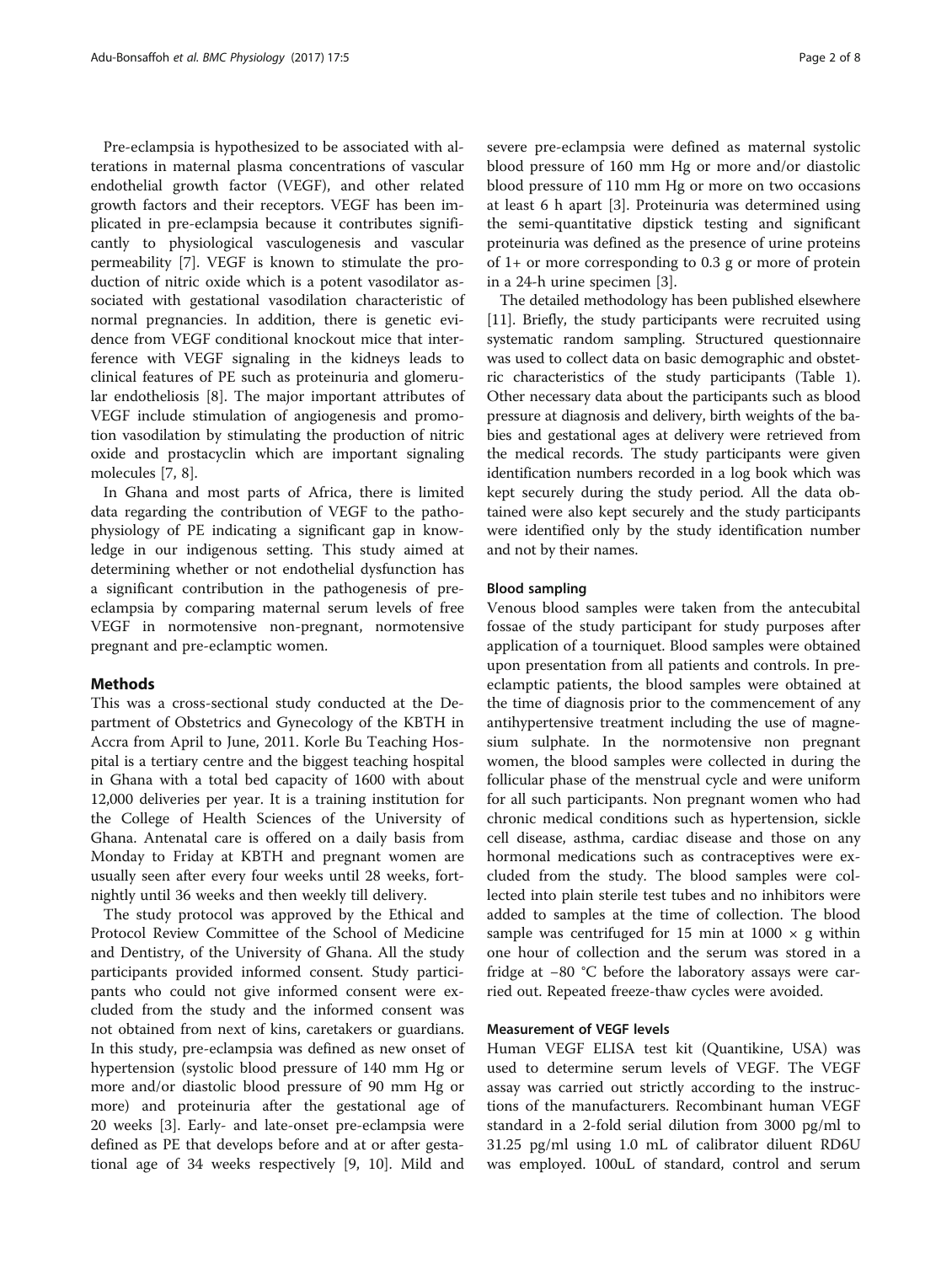| Variable       | Normotensive Non<br>pregnant women<br>n (75) | Normotensive<br>pregnant women<br>n (102) | Pre-eclamptic women<br>n (100) | Total<br>N (277) |
|----------------|----------------------------------------------|-------------------------------------------|--------------------------------|------------------|
| Age (years)    |                                              |                                           |                                |                  |
| $<$ 20         | 1(1.3)                                       | 2(2.0)<br>5(4.9)                          |                                | 8(2.9)           |
| $20 - 34$      | 51 (68.0)                                    | 85 (83.3)                                 | 69 (69.0)                      | 205 (74.0)       |
| $\geq$ 35      | 23 (30.7)                                    | 12(11.8)                                  | 29 (29.0)                      | 64 (23.1)        |
| Parity         |                                              |                                           |                                |                  |
| 0              | 38 (50.7)                                    | 35 (34.3)                                 | 61(61.0)                       | 134 (48.4)       |
|                | 21(28.0)                                     | 34 (33.3)                                 | 20(20.0)                       | 75 (27.1)        |
| $2\geq$        | 16(21.3)                                     | 33 (32.4)                                 | 19 (19.0)                      | 68 (24.5)        |
| GA at delivery |                                              |                                           |                                |                  |
| $<$ 34         |                                              | 3(0.3)                                    | 10(10.0)                       | 13(6.4)          |
| $34 - 36$      |                                              | 5(0.5)                                    | 44 (44.0)                      | 49 (24.3)        |
| $\geq$ 37      |                                              | 94 (92.2)                                 | 46 (46.0)                      | 140 (69.3)       |

<span id="page-2-0"></span>Table 1 Demographic and clinical characteristics of study participants

GA Gestational age in weeks

sample were added to the wells and incubated for 2 hour at room temperature. After a 4 times washing step, 200 μL of VEGF Conjugate (polyclonal antibody against VEGF conjugated to horseradish peroxidase) was added to each well and the plates were incubated for 2 hour at room temperature. The plates were then washed 5 times and developed with 200 μL/well of 3,3′,5,5′-Tetramethylbenzidine TMB (4390A, Kem-En-Tec Diagnostics, USA) substrate for 25 min. The reaction was stopped using a sulfuric acid stop solution and optical densities read at 450 nm. The mean absorbance for each set of duplicate standards, controls and samples were then calculated, and the average zero standard optical density was subtracted to obtain the required values.

# Statistical analyses

Data analysis was performed with SPSS version 20 (Microsoft company, USA). Descriptive analysis was performed and the results were presented in percentages (for categorical data), mean ± standard deviation (for continuous data). The median serum levels of VEGF between the normotensive non-pregnant, normotensive pregnant and pre-eclamptic women were also compared using nonparametric Kruskal-Wallis test and results presented using box plots. Post hoc analysis was then performed using the Bonferroni's test to determine the specific differences following the Kruskal-Wallis test. The pre-eclamptic group was, further, sub-classified into early- and late-onset preeclampsia. The maternal age, systolic and diastolic blood pressure at diagnosis and delivery and birth weight were compared between the two groups using independent student t-test and the results were presented in means ± standard deviation. Median serum levels of VEGF between early and late –onset pre-eclamptic women were also

compared using non-parametric Mann–Whitney test and results presented using box plots. Also, the median serum levels of VEGF between mild and severe pre-eclamptic based on diastolic, systolic blood pressures or both compared using non-parametric Mann–Whitney test. A pvalue of less than 0.05 was interpreted as statistically significant at 95% confidence interval.

# Results

The study included 100 women with pre-eclampsia, 102 normotensive pregnant (control group 1) and 75 normotensive women who were not pregnant (control group 2) resulting in a total of 277 participants. Table 1 indicates the characteristics of the study participants. Significant differences were found between the pre-eclamptic and normotensive pregnant women in terms of the mean systolic and diastolic at the time of recruitement  $(p<0.001)$ .

Most (74%) of the study participants were between 20 to 34 age group. Regarding parity distribution, 61%, 20% and 19% of the pre-eclamptics were nulliparous, primiparous and multiparous respectively. At the time of diagnosis, 35 (35%), 44 (44%) and 21 (21%) of the pre-eclamptics had gestational ages of <34 weeks, between 34 to 36 and  $\geq$ 37 weeks respectively. There were 35 (35%) and 65 (65%) women with early- and late onset PE respectively. No statistically significant differences were found with respect to age, parity between the two groups. There were significant differences between early- and late onset PE with respect to birth weight, gestational age at diagnosis and delivery, blood pressures at diagnosis and delivery (Table [2\)](#page-3-0). Also, significant differences were determined between the median serum VEGF levels in normotensive non-pregnant, pre-eclamptic and normotensive pregnant women with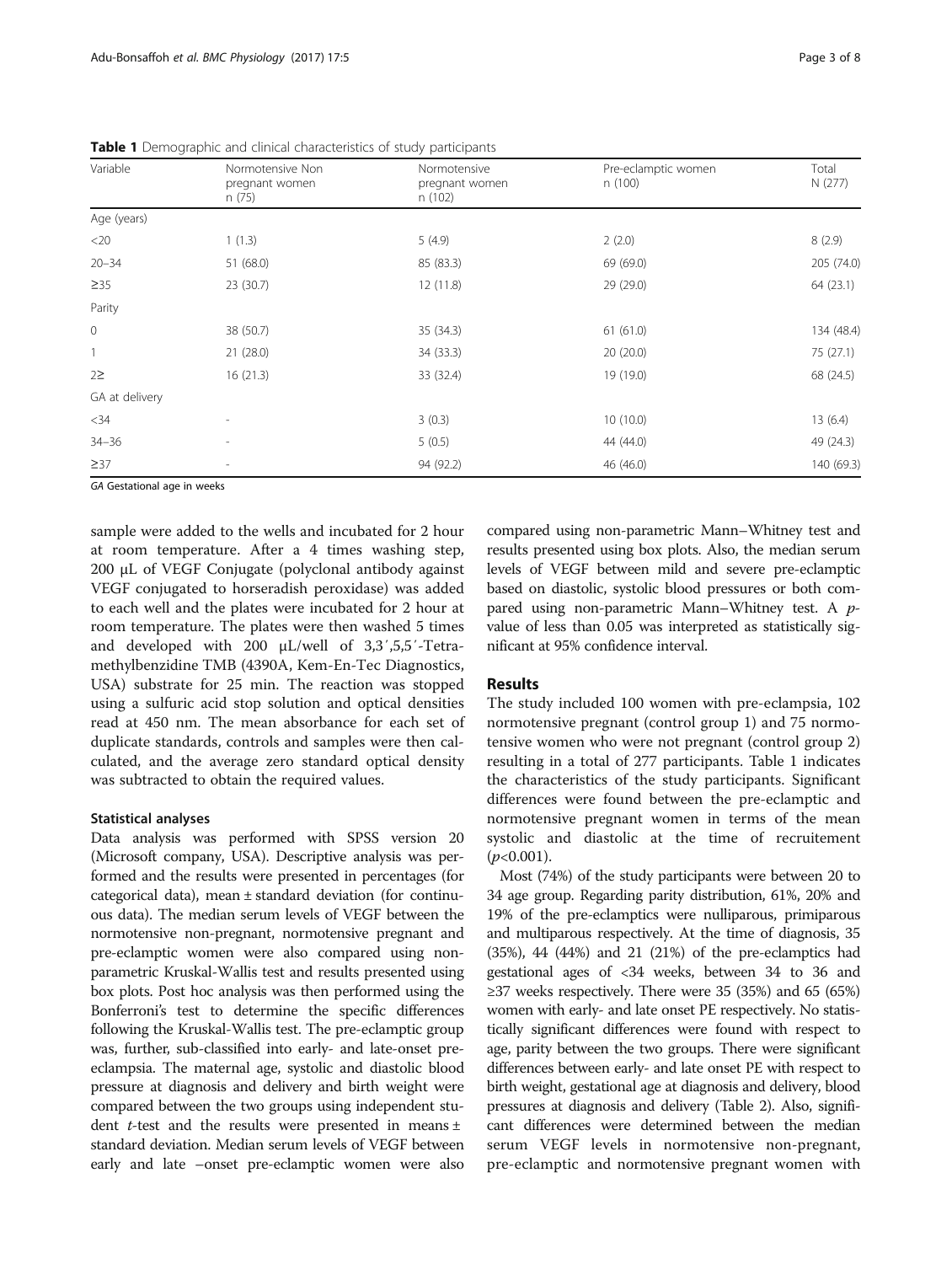<span id="page-3-0"></span>Table 2 Demographic and clinical characteristics women with early- and late-onset pre-eclampsia

| Variable                | Early onset PE     | Late onset PF      | $P$ -value           |  |
|-------------------------|--------------------|--------------------|----------------------|--|
|                         | $N = 35$           | $N = 65$           |                      |  |
| Age (years)             | $30.66 \pm 5.75$   | $79.09 + 5.30$     | 0.175                |  |
| GA at diagnosis (weeks) | $30.74 + 2.12$     | $35.77 \pm 1.49$   | < 0.001 <sup>b</sup> |  |
| Ga at Delivery (weeks)  | $34.29 + 2.28$     | $36.80 + 1.20$     | $< 0.001^{\rm b}$    |  |
| SBP at diagnosis (mmHg) | $175.43 \pm 28.84$ | $160.42 \pm 12.58$ | < 0.001 <sup>b</sup> |  |
| DBP at diagnosis (mmHg) | $110.86 + 12.46$   | $103.82 + 10.58$   | 0.004 <sup>a</sup>   |  |
| Birth weight (g)        | $1862.86 + 665.57$ | $2723.23 + 544.26$ | < 0.001 <sup>b</sup> |  |
| SBP at delivery (mmHg)  | $186.97 + 17.32$   | $174.15 + 14.88$   | < 0.001 <sup>b</sup> |  |
| DBP at delivery (mmHg)  | $115.09 + 9.80$    | $110.00 \pm 9.52$  | 0.013 <sup>a</sup>   |  |

DBP Diastolic blood pressure, SBP Systolic blood pressure, PE Pre-eclampsia, GA Gestational age

<sup>a</sup>Significant; <sup>b</sup>very Significant; All the values in the Table are presented in mean  $\pm$  SD

 $p < 0.001$ . The median serum VEGF levels in nonpregnant, pre-eclamptic and normal pregnant women are 395.85 pg/ml (IQR: 234.93–625), 4.71 pg/ml (IQR: 3.41– 7.93) and 84.06 pg/ml (IQR: 78.90–99.67) respectively (p  $(0.001)$  (Fig. 1). Posthoc analysis using the Mann Whitney test showed significant differences in the median serum VEGF levels between pre-eclampsia and normotensive pregnancy  $(p < 0.001)$ , eclampsia and normotensive pregnancy  $(p < 0.001)$  and normotensive pregnancy and non-pregnancy states ( $p < 0.001$ ). Maternal serum median VEGF levels were significantly lower in early-onset PE  $(3.89, IQR 2.60-5.67 pg/ml)$  compared to that of lateonset disease (5.23, IQR 3.78-16.97 pg/ml) with  $p<0.001$ (Fig. [2](#page-4-0)). There was a significant difference in birth weight of the neonates (in grams) between the normotensive pregnant  $(3197.06 \pm 538.92)$  and pre-eclamptic women  $(2422.10 \pm 716.76)$  with a p-value less than 0.001.

Mild and severe pre-eclampsia occurred in 47% and 53% of pre-eclamptics respectively when classified using diastolic pressure only, 37% and 63% respectively when classified using systolic pressure only, and 24% and 76% respectively when classified based on both diastolic and systolic pressures combined Table [3.](#page-4-0) There were no significant differences across the various categories regarding mean gestational age at diagnosis and delivery. However, there were significant differences between the two disease entities across the various categories of classification with respect to the systolic and diastolic blood pressures. Generally, there were no significant differences between severe and mild disease across the various categorizations with respect to the maternal serum median levels of vascular endothelial growth factor (Table [3](#page-4-0)). Among the pre-eclamptics, proteinuria occurred in 26 (26.0%), 54 (54.0%), 17 (17.0%) and 3  $(3.0\%)$  women in severity order of  $+1$ ,  $+2$ ,  $+3$  and  $+4$  respectively. There was no statistically significant difference  $(p = 0.281)$  between the maternal serum VEGF levels and the severity of proteinuria in women with preeclampsia (Fig. [3\)](#page-5-0). Among women with early and late onset PE, +1 proteinuria occurred in 8 (22.9%) and 18 (27.7%), +2 proteinuria occurred in 20 (57.1%) and 34 (52.3%), +3 proteinuria in 6 (17.1%) and 11 (16.9%), +4 proteinuria in 1 (2.9%) and 2 (1.5%) women respectively.

## **Discussion**

The contribution of vascular endothelial growth factor (VEGF) in pathophysiology of pre-eclampsia has received huge attention recently although conflicting reports has been reported in previous studies [\[6, 7, 12](#page-7-0)]. This study has demonstrated a significant reduction in maternal serum free VEGF levels in both normotensive pregnancy and pre-eclampsia compared to the normotensive non-pregnant state. However, the reduction in

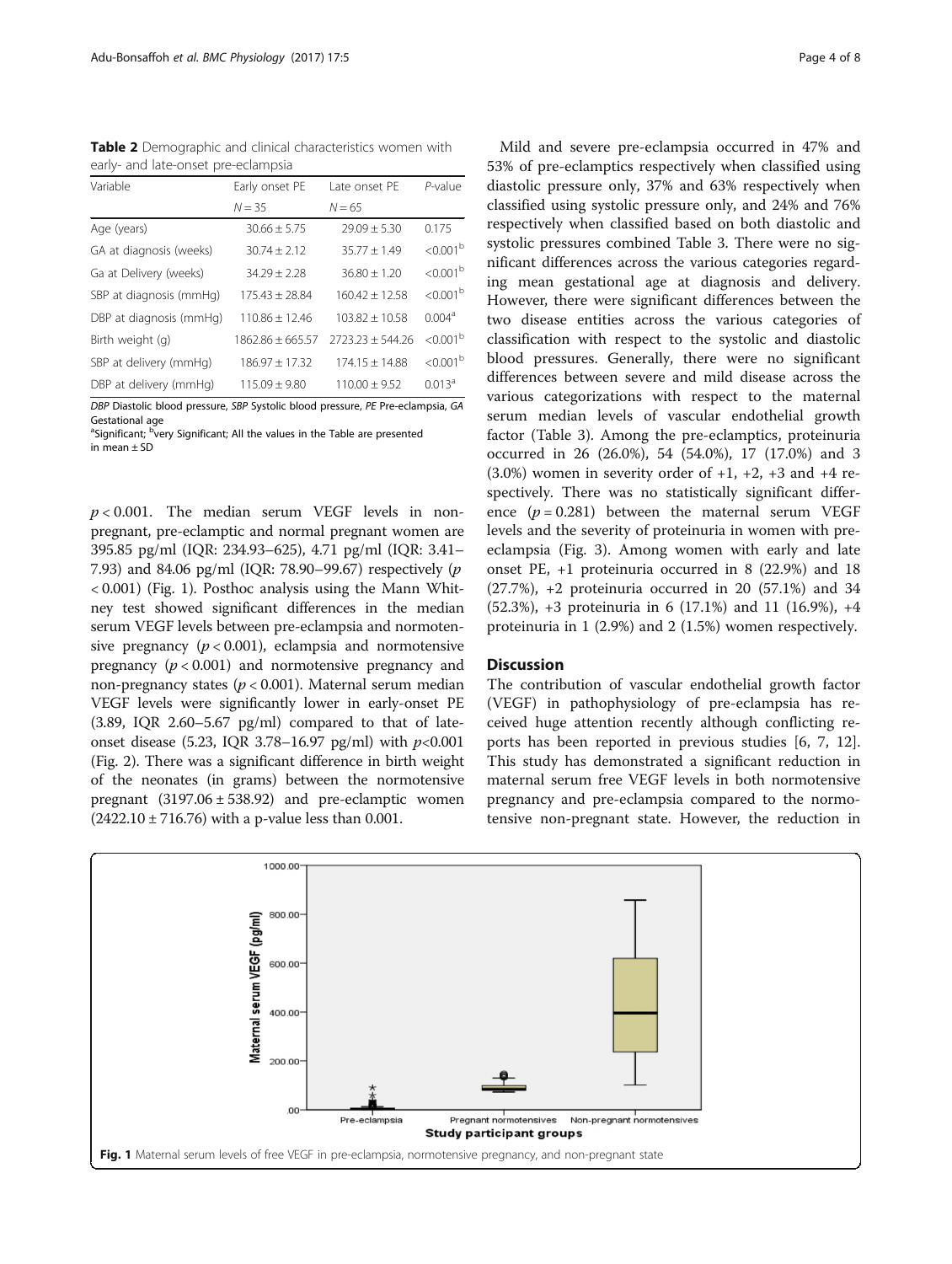<span id="page-4-0"></span>

maternal serum level of VEGF in pre-eclampsia was significantly far greater than that of the normal pregnancy ( $p$ <0.001). This shows that although there was significant decrease in serum VEGF levels in normal pregnancy as well, it did not probably reach the critical threshold that could cause significant endothelial dysfunction necessary to result in clinical evidence of pre-eclampsia.

The results obtained in our study agree with other reports that have demonstrated severe reductions in maternal serum VEGF levels in PE [\[13](#page-7-0)–[15\]](#page-7-0). The marked reduction in serum VEGF levels determined in association with pre-eclampsia could be attributed to high soluble fms-like tyrosine kinase-1 (sflt-1) levels. Soluble flt-1 usually binds to and inhibits multiple proangiogenic proteins such as VEGF and placental growth factor (PIGF) by preventing their communication with the respective endothelial cell receptors [\[16\]](#page-7-0). The physiological effects of VEGF are mediated via its binding to two high-affinity receptor tyrosine kinases which are selectively expressed on the surface of the vascular endothelial cell [[6, 12](#page-7-0), [13](#page-7-0)]. Soluble flt-1 is a splice variant of flt-1 having the extracellular domain but lacking both the transmembrane and cytoplasmic domains which were excised post-transcriptionally. Soluble flt-1 acts as a potent antagonist by binding to VEGF and inhibits its biologic activity [[16\]](#page-7-0).

In this study, maternal serum free VEGF levels were found to be markedly lower in the early compared to the late onset PE  $(p<0.001)$  buttressing the fact that early onset disease is a severer disease leading to a more

Table 3 Characteristics of women with mild and severe pre-eclampsia at Korle Bu Teaching Hospital

|                                  | Diastolic Blood<br>Pressure classification |                      |            | Systolic Blood<br>Pressure classification |                         |            | Diastolic and Systolic<br>Blood Pressure classification |                       |            |
|----------------------------------|--------------------------------------------|----------------------|------------|-------------------------------------------|-------------------------|------------|---------------------------------------------------------|-----------------------|------------|
| Variable                         | Mild PE                                    | Severe PE            | $P$ -value | Mild PE<br>$N = 37$                       | Severe PE<br>$N = 63$   | $P$ -value | Mild PE<br>$N = 24$                                     | Severe PE<br>$N = 76$ | $P$ -value |
|                                  | $N = 47$                                   | $N = 53$             |            |                                           |                         |            |                                                         |                       |            |
| Age<br>(years)                   | $29.68 \pm 5.32$                           | $29.60 \pm 5.67$     | 0.944      | $30.73 \pm 5.39$                          | $29.54 \pm 5.47$        | 0.128      | $31.75 \pm 4.55$                                        | $28.97 \pm 5.61$      | 0.030      |
| <b>DBP</b><br>(mmHq)             | $96.77 \pm 5.92$                           | $114.72 \pm 8.68$    | < 0.001    | $100.76 \pm 8.0$                          | $109.52 \pm 12.37$      | < 0.001    | $95.75 \pm 4.98$                                        | $109.61 \pm 11.25$    | < 0.001    |
| SBP<br>(mmHq)                    | $156.74 \pm 12.02$                         | $173.58 \pm 23.95$   | < 0.001    | $147.49 \pm 5.40$                         | $176.35 \pm 19.29$      | < 0.001    | $146.96 \pm 6.13$                                       | $171.58 \pm 20.53$    | < 0.001    |
| GA1                              | $34.43 \pm 2.93$                           | $33.64 \pm 2.96$     | 0.187      | $33.78 \pm 3.21$                          | $34.14 \pm 2.82$        | 0.561      | $33.54 \pm 3.48$                                        | $34.16 \pm 2.79$      | 0.377      |
| GA <sub>2</sub>                  | $36.32 \pm 1.64$                           | $35.57 \pm 2.30$     | 0.066      | $35.95 \pm 1.81$                          | $35.90 \pm 2.18$        | 0.923      | $36.08 \pm 1.95$                                        | $35.87 \pm 2.08$      | 0.656      |
| <b>Birth</b><br>weight (g)       | $2576.81 \pm 669.76$                       | $2284.91 \pm 735.15$ | 0.041      | $2370.54 \pm 683.78$                      | $2452.38 \pm 739.14$    | 0.584      | $2387.92 \pm 751.83$                                    | $2432.89 \pm 710.14$  | 0.790      |
| Median<br><b>VEGF</b><br>(pq/ml) | 4.84 (3.44-16.97)                          | $4.60(3.40 - 6.48)$  | 0.227      | $4.68$ $(3.40 - 6.70)$                    | 4.73 (3.77-13.18) 0.689 |            | 2.68 (2.98-4.64)                                        | 4.71 (3.70-7.93)      | 0.654      |

PE pre-eclampsia, GA1 gestational age at diagnosis, GA2 gestational age at delivery, DBP diastolic blood pressure at diagnosis, SBP systolic blood pressure at diagnosis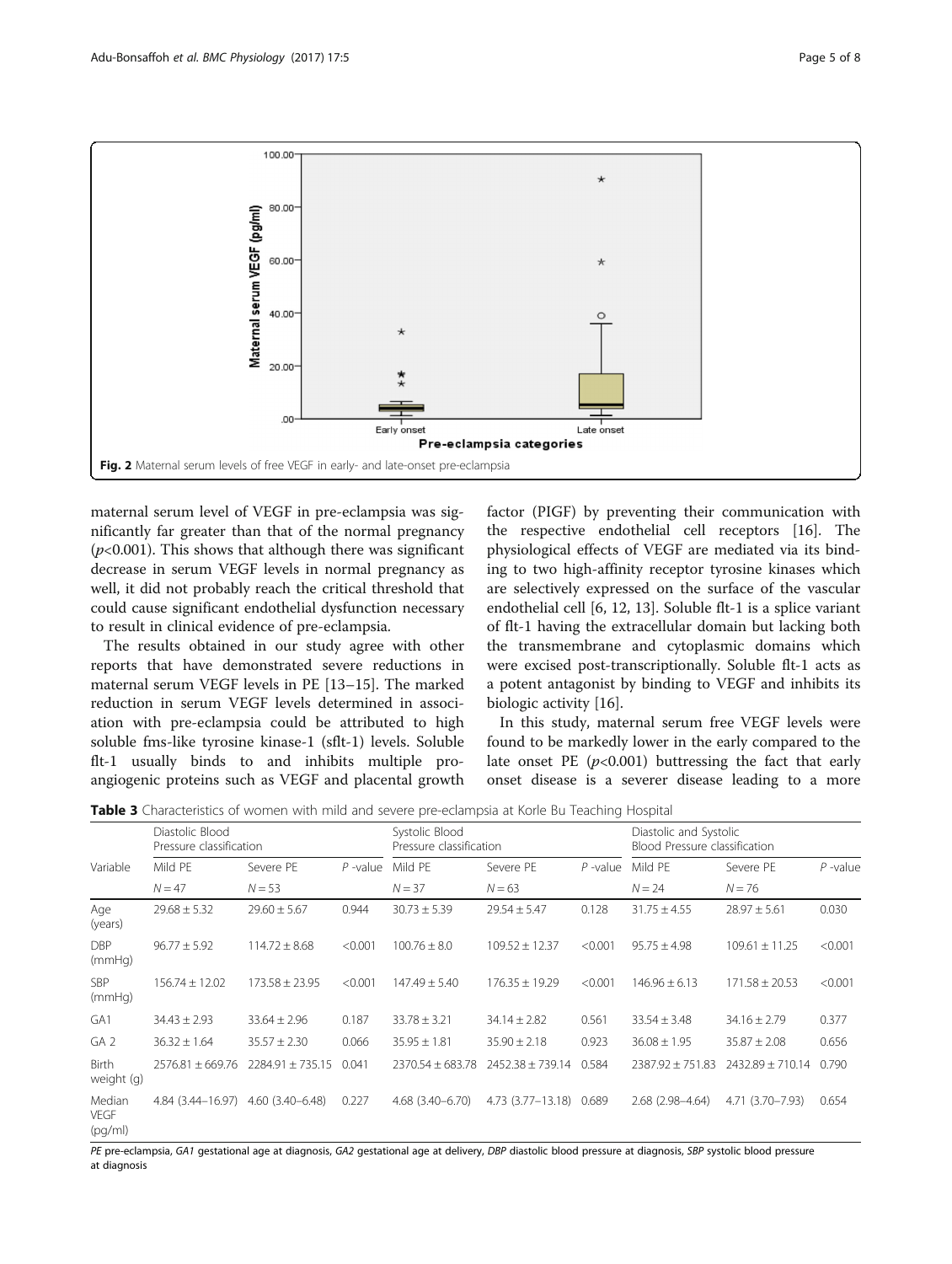<span id="page-5-0"></span>

pronounced endothelial dysfunction. In severe preeclampsia, placental cells secrete high levels of soluble isoform of flt-1 (an antiangiogenic factor) which interacts and neutralizes the effects of VEGF and PIGF [\[9](#page-7-0)]. The finding of markedly reduced levels of free VEGF in early onset pre-eclampsia is consistent with other reports and this suggests marked endothelial dysfunction and dysregulation manifesting as severe hypertension and proteinuria. This is evidenced by the significantly high blood pressures recorded in early compared to late onset PE. The higher the serum sflt-1 levels, the lower the bioavailable VEGF levels and the severer the endothelial dysfunction [\[17\]](#page-7-0) resulting in severer clinical manifestation. The markedly reduced free VEGF levels determined in early onset PE points to the possibility of different pathophysiological mechanisms and clinical presentations.

We did not measure maternal serum levels of sflt-1 in association with VEGF, however, there is enough evidence from previous studies demonstrating that sflt-1 levels are significantly elevated in pre-eclampsia causing marked reduction in the circulating levels of free VEGF [\[13, 15, 17](#page-7-0)]. Increased soluble flt-1 levels produces hypertension, proteinuria and glomerular endotheliosis in both pregnant and non-pregnant rats and these features also characterize pre-eclampsia [[18\]](#page-7-0). This strongly suggests that significant decrease in free VEGF levels resulting in endothelial dysfunction is implicated in the pathogenesis of preeclampsia. However, other studies have demonstrated that maternal serum free VEGF levels may be increased, normal or decreased in uncomplicated pregnancy [[12, 19, 20](#page-7-0)]. The fact that maternal serum levels of sflt-1 were not measured concurrently with VEGF is considered a limitation of this study since it would have provided more

insight into the relativity of these factors to endothelial damage in pre-eclampsia.

However, there were no significant differences between severe and mild disease with respect to the median maternal vascular endothelial growth factor levels when preeclampsia was categorized based on diastolic, systolic blood pressure values or both (Table [3\)](#page-4-0). These findings might partly be due to the fact that clinical disease severity based on the blood pressure readings alone might not correlate well with the severity of endothelial functional and morphological injury in pre-eclampsia. Therefore, clinical decision making based on the severity of the blood pressure alone, especially regarding termination of pregnancy might not always be justifiable. This buttresses the need for biochemical monitoring alongside clinical features in the management of pre-eclampsia. However, there was a tendency of significantly lower VEGF levels in severe compared when pre-eclampsia categorized based on diastolic blood pressure alone although the difference did not reach statistical significance.

The conflicting results as demonstrated by other researchers with respect to maternal serum VEGF levels in normotensive pregnancy and pre-eclampsia could probably be attributed to different gestational ages at which the women were studied [[19\]](#page-7-0) as well as differences in methodology. In this study, all the gravid women were studied at or after the gestational age of 28 weeks and therefore there is limited confounding effect that could have been introduced by differences in gestational age. The markedly reduced serum VEGF levels in preeclampsia are not unexpected because hypertension and proteinuria are the main signs of VEGF deficiency.

Maynard and colleagues determined that administration of exogenous VEGF therapy might restore normal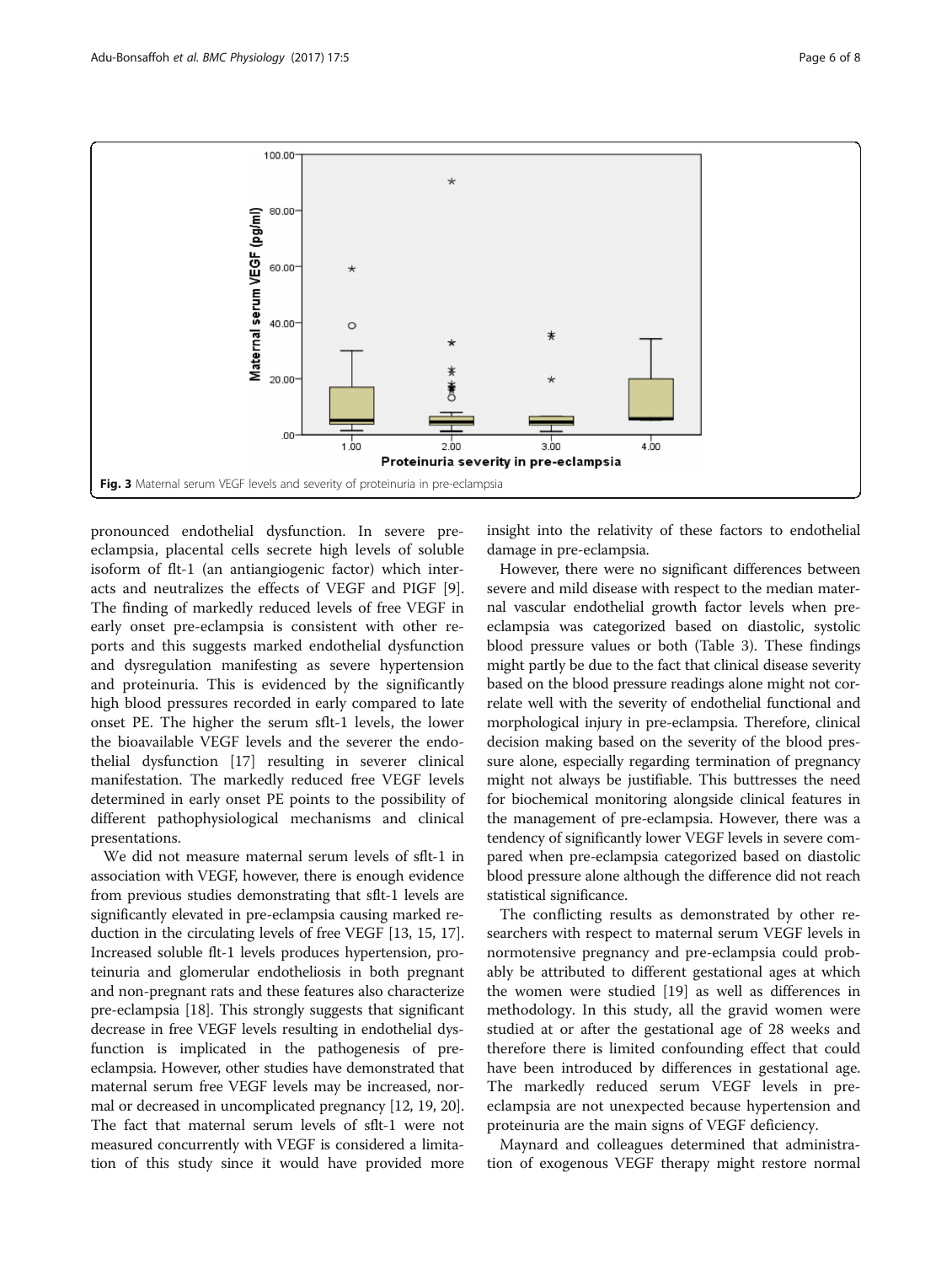endothelial function in pre-eclampsia [\[7\]](#page-7-0). In this regard, therapy using pro-angiogenic analogues might be relevant in the management of pre-eclampsia by improving vascular endothelial function. The use of nicotine may be clinically beneficial in the treatment of pre-eclampsia since it is associated with stimulation of angiogenesis [[14\]](#page-7-0) but this is not recommended in pre-eclampsia as it is associated with intrauterine growth restriction which is also a recognized complication of pre-eclampsia. However, it has been suggested that short term use of nicotine in the management of severe pre-eclampsia might be helpful since it is associated with reduction in sFlt1 levels in humans [[7\]](#page-7-0). Moreover, lower incidence of pre-eclampsia has been shown in individuals who smoke due to reduced serum sflt-1 [\[21](#page-7-0)].

Intrauterine growth restriction (IUGR) is a recognized complication of pre-eclampsia and the two conditions share many clinical and pathologic features [\[7](#page-7-0)]. Alteration in angiogenic factors in IUGR without preeclampsia is less pronounced than in pre-eclampsia. Although IUGR is frequently associated with early onset PE it can also occur without pre-eclampsia [\[7](#page-7-0)]. The pathophysiological mechanisms of these two related conditions are associated with the failure of the trophoblasts to achieve deeper invasion of the maternal spiral arteries during early pregnancy [\[22](#page-7-0)]. The mean birth weight and gestational age at delivery determined in our study were significantly lower among women with preeclampsia compared to normotensive pregnancy women (Table [1](#page-2-0)). Similarly, early onset PE delivered at an earlier gestational age with significantly smaller mean birth weight compared late onset disease (Table [2\)](#page-3-0). Fetal growth restriction is a major complication of preeclampsia [[3](#page-7-0), [7](#page-7-0)] and it might be responsible for the lower birth weights recorded in PE and especially in the early onset type.

However, significant elevation of VEGF levels in preeclampsia has also been reported [[20\]](#page-7-0). The explanation for the increase in VEGF was its association with extravasation of plasma proteins and proteinuria. This particular characteristic of VEGF is related to its ability to regulate endothelial cell function and vascular permeability at microcirculation level [[20\]](#page-7-0).

The strength of this study revolves around the large numbers of participants involved and the fact that it is the first study in Ghana relating the pathophysiology of preeclampsia to VEGF. However, the study has a number of limitations and this include the determination of VEGF in serum rather than plasma which is more reliable. There is evidence that platelets and leukocytes release VEGF during blood clotting associated with the use of serum [\[23\]](#page-7-0) and this might have influenced the result obtained. Also, specific inhibitors could prevent the release of VEGF from platelets and leukocytes in the serum [\[23\]](#page-7-0) but none of such

inhibitors were added to the samples. Another limitation is associated with the use of semi-quantitative method in the determination of proteinuria compared with the 24 h urine collection method which is more reproducible.

# **Conclusions**

This study has demonstrated marked reduction in maternal serum bioavailable VEGF levels in pre-eclampsia compared to normotensive pregnancy suggesting marked vascular endothelial cell dysfunction resulting in generalized vasoconstriction, hypertension and proteinuria. This might be associated with the lower birth weight recorded in the pre-eclamptic group as a part of intrauterine growth restriction which commonly complicates pre-eclampsia. The reduction in serum free VEGF levels was markedly more severe in early-onset pre-eclampsia coupled with severe low birth weight compared to late onset disease indicating a severer endothelial injury in the former.

#### Abbreviations

ANOVA: Analysis of variance; DBP: Diastolic blood pressure; ELISA: Enzyme linked immunosorbent assay; GA: Gestational age; HELLP: Hemolysis, elevated liver enzymes, low platelets; IUGR: Intrauterine growth restriction; KBTH: Korle Bu Teaching Hospital; PE: Pre-eclampsia; PIGF: Placental growth factor; SBP: Systolic blood pressure; VEGF: Vascular endothelial dysfunction.

#### Acknowledgement

We are grateful to the staffs of the Departments of Obstetrics and Gynecology, Physiology, Pharmaology, Anatomy and Medical Biochemistry of the University of Ghana Medical School, the Korle-Bu Teaching Hospital, and the Noguchi Memorial Institute for Medical Research for facilitating the research. We are also grateful to the College of Health Sciences of the University of Ghana for funding this research work.

#### Funding

This study was funded by the College of Health Sciences of the University of Ghana in the form of a research grant for postgraduate studies. The funders had no role in study design, data collection and analysis, decision to publish, or preparation of the manuscript.

#### Availability of data and materials

The dataset will not be made publicly available as consent was not obtained from the study participants.

#### Authors' contributions

KAB, DAA, BG and SAO conceived and designed the study. KAB, DAA and SAO conducted the study. KAB and BG conducted the laboratory analyses, KAB performed the statistical analysis and wrote the manuscript. DAA, BG and SAO provided input to the manuscript. All authors read and approved the final manuscript.

#### Competing interests

The authors declare that they have no competing interests.

#### Consent for publication

Informed consent was obtained from the study participants.

#### Ethics approval and consent to participate

The study protocol was approved by the Ethical and Protocol Review Committee of the School of Medicine and Dentistry of the College of Health Sciences, University of Ghana. A written informed consent was obtained from all the study participants after meeting the inclusion criteria. The potential risks to the participants for taking part in the study were fully explained to them individually and they were informed that failure to take part in the study would not in any way affect the management of their conditions.